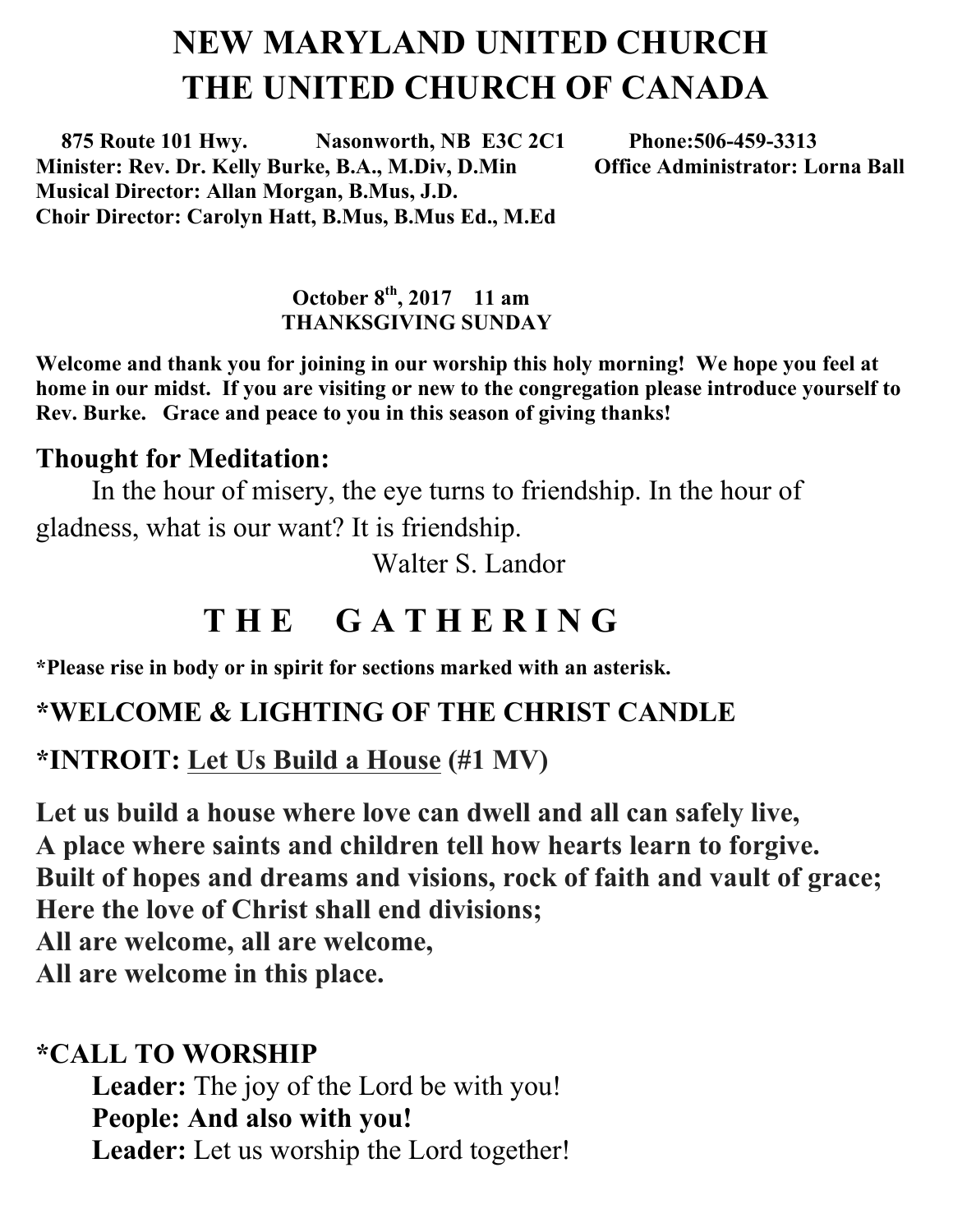#### **OPENING PRAYER ENDING WITH THE LORD'S PRAYER:**

**As our songs rise up to you, Holy One, so too does our thanksgiving. So meet us in this place: this place of reunion, and welcome, and worship. Fill us your joy, with your grace, and with your extravagant hope. This we pray in the name, and in the way of Jesus, saying: Our Father who art in heaven, Hallowed be thy name. Thy kingdom come, Thy will be done, On earth as it is in heaven. Give us this day our daily bread, And forgive us our trespasses, As we forgive those who trespass against us. And lead us not into temptation, But deliver us from evil,** 

**For thine is the kingdom, the power and the glory,** 

**For ever and ever. Amen.**

#### **CHILDREN'S HYMN# 13 MV O Let The Power Fall On Me TIME WITH THE CHILDREN CHILDREN'S HYMN# 13 MV O Let The Power Fall On Me**

## **T H E W O R D O F G O D**

#### **THE SCRIPTURE LESSON: Romans 1:7-14**

**ANTHEM:** *All Good Gifts* **J. Martin**

**SERMON:** *Love Letters*

**\*HYMN# 220 VU Praise To The Lord, The Almighty**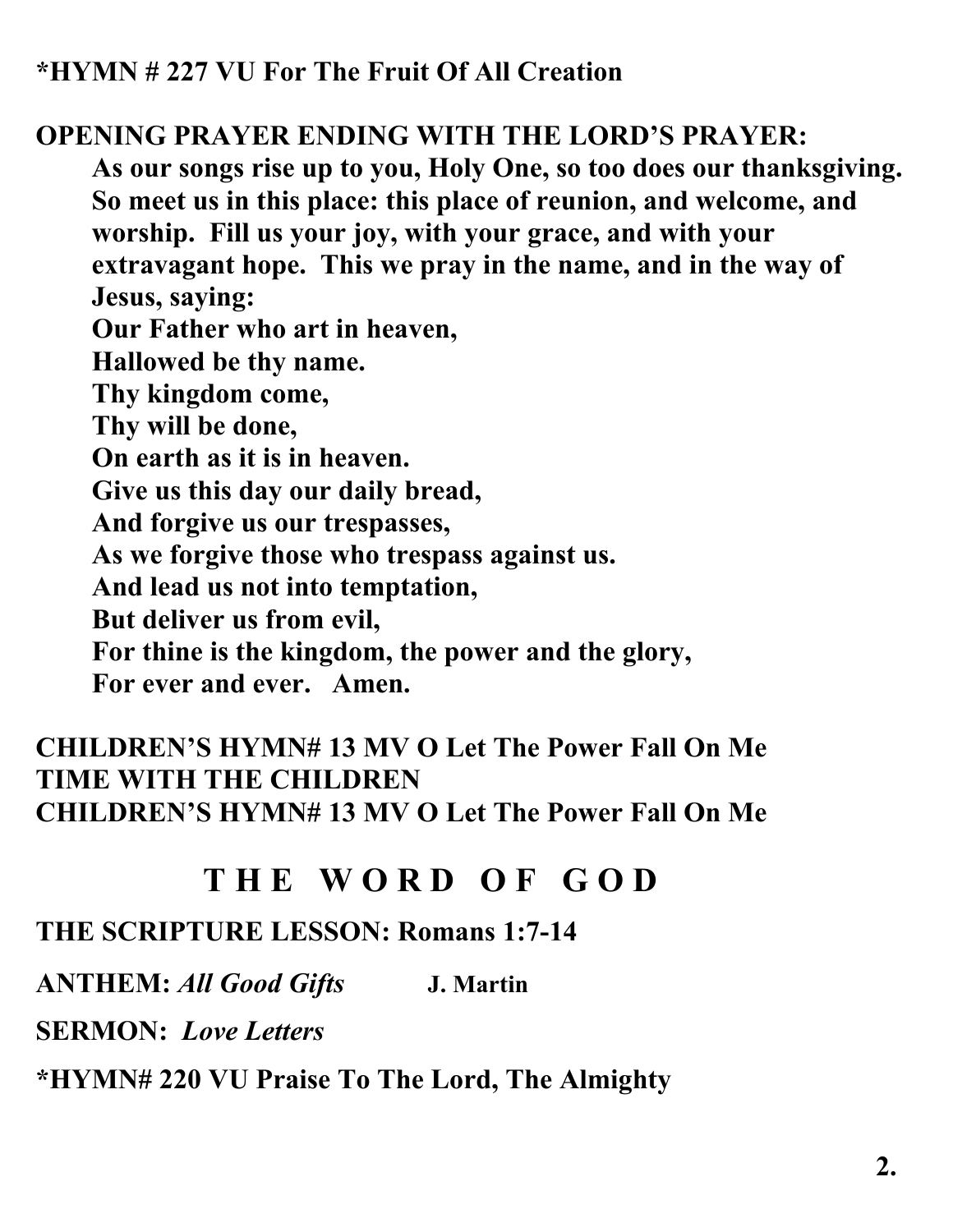## **T H E R E S P O N S E**

### **THE ANNOUNCEMENTS**

### **OFFERING & OFFERTORY:**

**As Those of Old Their First-fruits Brought (#518 VU)**

**As those of old their first-fruits brought of vineyard, flock and field To God, the giver of all good, the source bounteous yield; So we today our first-fruits bring: the wealth of this good land, of farm and market, shop and home, of mind and heart and hand.**

### **PRAYERS OF THE PEOPLE**

## **A THANKSGIVING LITANY**

Thank you Holy One:

**For the good world; for things great and small, beautiful and awesome; for seen and unseen splendors:**

For human life: our dust and holy breath; for talking and moving and thinking together; for common hopes and hardship shared:

### **For work to do and strength to work; for the camaraderie of labor;**

For family; for living together and eating together; for family bonds and family joy:

### **For children; for their energy and curiosity; for their brave play and their startling frankness;**

For the young; and their high hopes; for their irreverence toward worn-out attitudes; for their search for freedom;

### **For growing up and growing old; for wisdom deepened by experience; and for time made precious by its passing:**

We give thanks to the Lord.

# God's love is everlasting. Amen. 3.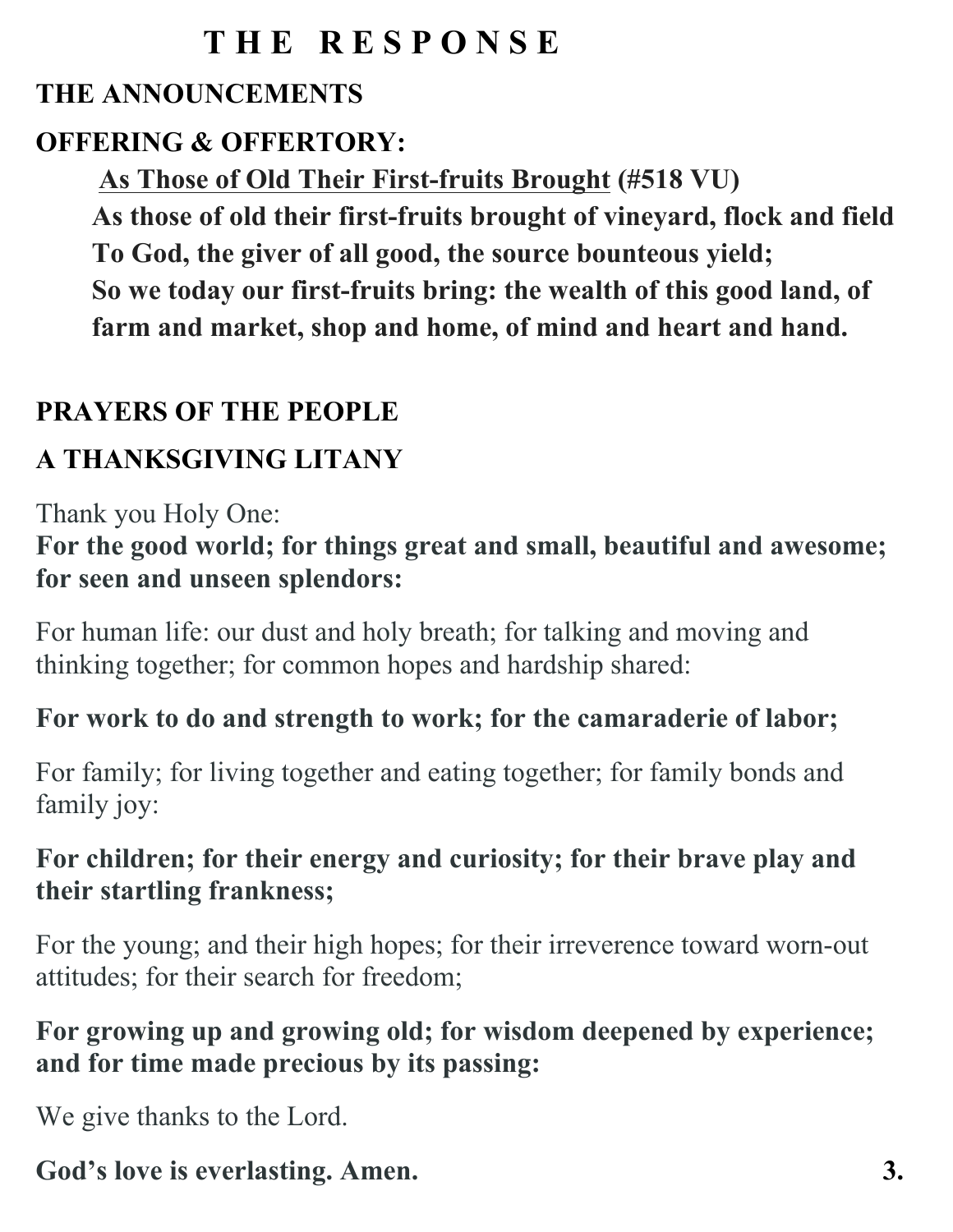**\*HYMN # 232 VU Joyful, Joyful We Adore You**

#### **BENEDICTION CHORAL BLESSING: Go Make a Diff'rence (#209 MV)**

**Go make a diff'rence. We can make a diff'rence. Go make a diff'rence in the world. Go make a diff'rence. We can make a diff'rence. Go make a diff'rence in the world.**

# **ANNOUNCEMENTS**

**E-Mail: nmuc@nb.aibn.com Website: www.newmarylandunited.ca**

*If you know of someone in hospital please notify the Church. Please forward items of prayer and celebration to the Minister. For emergencies, you may call Rev. Jane Johnson at 440-9981.*

**Greeters This Week:** Maxine and Shirley McConnell **Trustees On Duty (Oct):** Ann Urquhart and Doug Price

#### **LOOKING AHEAD:**

|                                            | Sun., Oct. $8th$ - 11:00 am - Worship Service – Thanksgiving Sunday              |
|--------------------------------------------|----------------------------------------------------------------------------------|
| Wed., Oct. $11th$ - 1:00 pm - Quilters     |                                                                                  |
|                                            | 7:00 pm - UCW Meeting (see below)                                                |
| Sun., Oct. $15th$ - 4-6 pm - Salmon Supper |                                                                                  |
|                                            | Mon., Oct. 16 <sup>th</sup> - 8:00 am - Outreach goes to Christ Church Cathedral |

**U.C.W.** will meet on **Wed., Oct. 11th** at **7 p.m.** in the home of Loraine Ward, 64 Kindle Court. New members are very welcome. Call Dorothy at **457-9795** for more info. **4.**